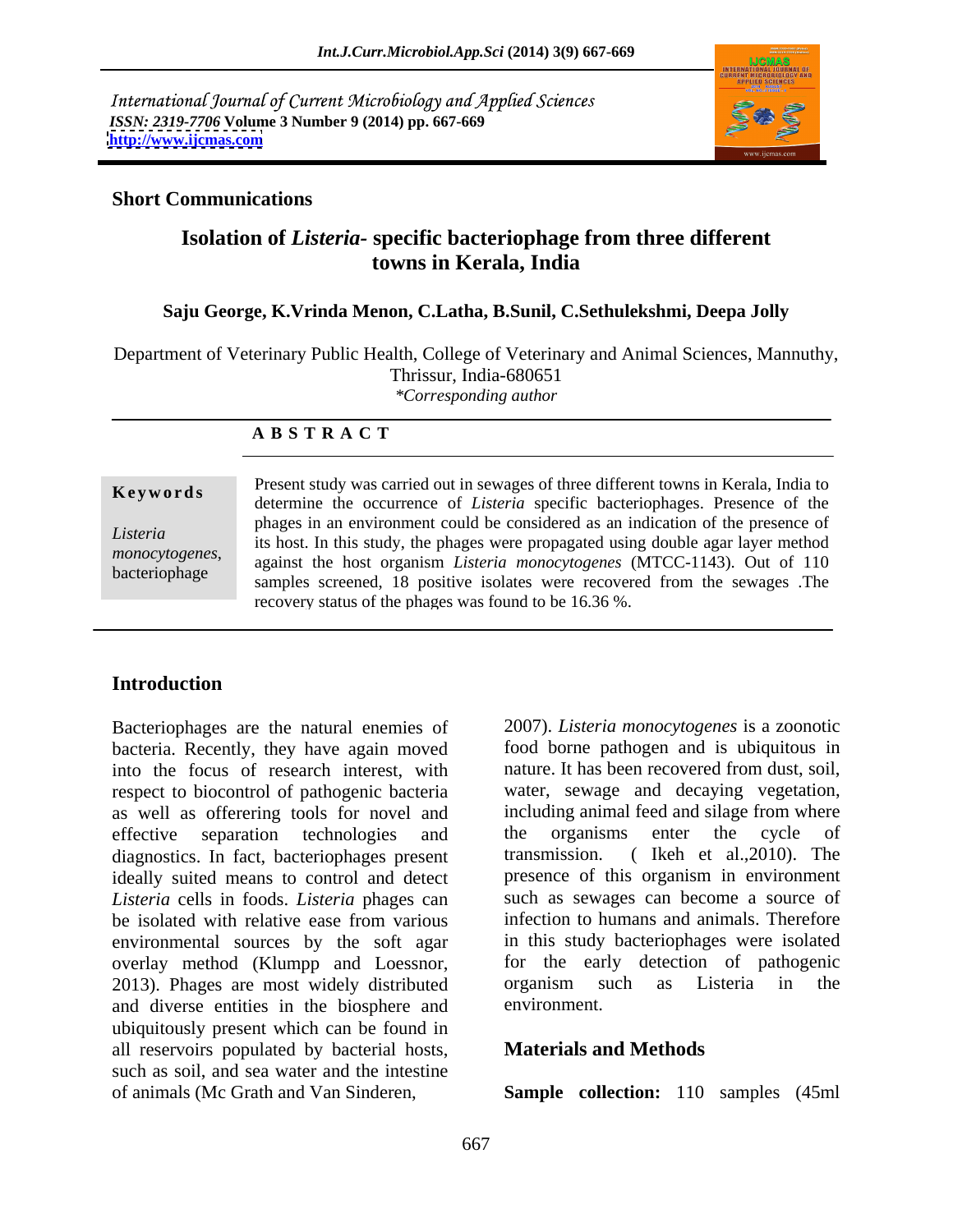each) were collected using sterile plastic vials from sewages of corporation markets This mixture was then added to TSA plates of three towns of Kerala. The details of and allowed to solidify. This plate was samples collected from various place are incubated at  $37^{\circ}$  C for 24 hours. On third

**Host Bacteria:** Standard cultures of *Listeria*  transparent zone which was circular in *monocytogenes* (MTCC 1143), obtained from Microbial Type Culture collection and Gene Bank (MTCC), Institute of Microbial Results and Discussion Technology (IMTECH), Chandigarh, India. The isolates were maintained in Brain Heart Infusion (BHI) broth with ten percent found to be positive for phages as they glycerol by subculturing at regular intervals and periodically tested for their purity, inhibition) of the bacterial growth. Zones of morphological and biochemical 2mm diameter were taken as positive

The protocol for the isolation of sewage is based on double agar method as described by Adams (1959) with slight modifications and was carried out for a period of three days. On the first day, from the collected sewage sample, 10 millilitres was taken in sterile plastic centrifuge tube and was centrifuged at 5000rpm for 10 minutes. After centrifugation, the supernatant was effective separation technologies and nine millilitres of filtrate was taken and to this one millilitre of *Listeria* culture was added which was then incubated overnight were added to the above mixture and incubated at  $37^0C$  for 24 hours. On the second day, the incubated sample was centrifuged at 5000 rpm for 10 minutes and the supernatant was filtered through 0.45µ syringe filter. From the filtrate one millilitre was taken in separate sterile test tube and to this two to three drops of three to six hours old *Listeria* culture was added along with three millilitres of one percent soft agar

shown in the table. day the plates were examined for plaque maintained at a temperature of 40-  $45^{\circ}$ C.  ${}^{0}C.$  $0$  C for 24 hours. On third formation. The plaques were seen as a clear shape.

# **Results and Discussion**

characteristics. samples. It was then picked up using pasture **Isolation by double agar layer method:** buffer saline (PBS) containing one drop of Out of the 110 samples, 18 samples were showed clean circular zones (complete pipette and stored in one millilitre phosphate chloroform (99 per cent). The recovery of phage from sewage samples was found to be 16.36 percent.

taken and filtered through a syringe filter diagnostics. In fact, bacteriophages present which is having a pore size of  $0.45 \mu$ . About ideally suited means to control and detect at  $37^0$  C. To enhance the bacteriophage serves are isolation of electric phages at  $37^0$  C. growth 10mM CaCl<sub>2</sub> and 0.5mM MgSo<sub>4</sub> sewage. Out of the 110 sewage samples, 18  ${}^{0}C$  for 24 hours. On the were recovered, with a phage recovery of Bacteriophages are the natural enemies of bacteria. Recently, they have again moved into the focus of research interest, with respect to biocontrol of pathogenic bacteria as well as offerering tools for novel and effective separation technologies and Listeria cells in foods (Klumpp and Loessnor., 2013). The present study investigates the isolation of bacteriophages specific for *Listeria monocytogenes* from sewage. Out of the 110 sewage samples, 18 bacteriophages specific for *L.monocytogenes* 16.36 per cent. Kim *et al*. (2008) could isolate a total of 14 *L.monocytogenes* specific bacteriophage from the sewages of a turkey processing plant, with a recovery status of 12.40 per cent, which was lower than the result of present study.